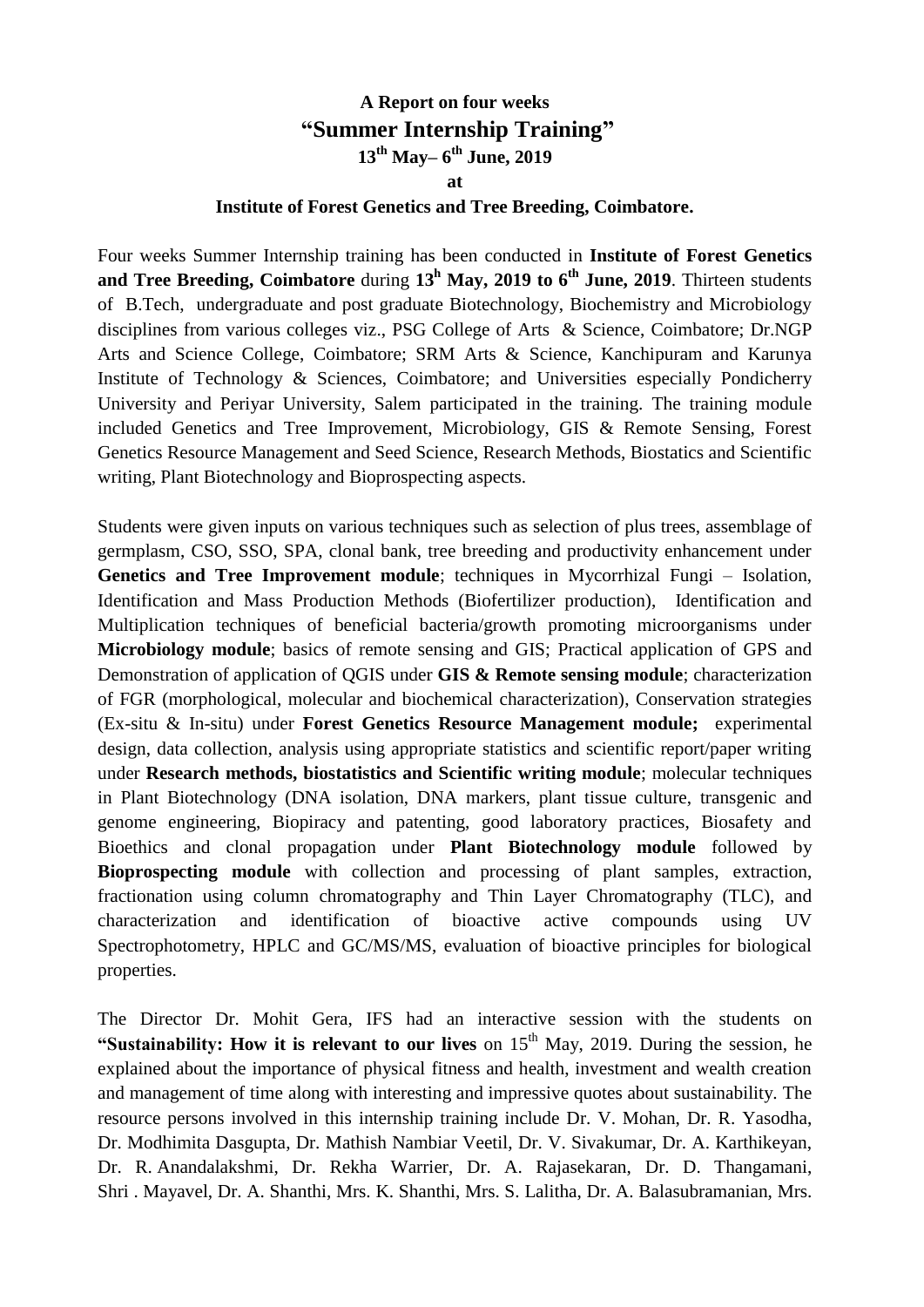K. Sushamani, Mrs. R. Mahalakshmi, Mrs. M.V. Vinetha, Mrs. R. Kalaiselvi, Mrs. R. Lakshmidevi, Mrs. K.S. Rathinam, Mrs. R. Sumathi, and Dr. N. Senthilkumar.

The training aimed to expose the students on various aspects of forestry research from tree selection to propagation including microbiology, molecular biology, plant biotechnology, GIS remote sensing, forest genetic resource management and bioprospecting and to provide hands on training to handle advanced instruments and upgrade the technical skills. The students were taken to various laboratories, nurseries, fields and museum. The four weeks internship training ended with the valedictory session on  $6<sup>th</sup>$  June, 2019. The director Dr. Mohit Gera, IFS, in his valedictory address talked about sustainability and the contribution of forestry research towards increase in income of rural poor and farmers. He also stated that the research on tree species with respect to environment is also important in the era of climate change. He further emphasized that the students should also be exposed to country's commitments in forestry in international conventions such as UNFCCC, UNCCD and CBD. The success story of IFGTB's clone release also be shared in the student internship program to encourage them for joining forestry research. Dr. Murugesan, GCR informed the students during his concluding remarks that IFGTB will also provide opportunities to carryout short term project works. He also informed that the internship training provided a platform for the students to understand various research activities being undertaken in IFGTB. Through this training, IFGTB may identify students/aspirants for JRF and other research positions. A brief group presentation was made by the students about the training modules. Student participants expressed their satisfaction and informed that the training module was appropriate for their current academic and future research endeavour. The director distributed participation certificates to internship trainees and followed by the formal vote of thanks by Dr. N. Senthilkumar, Students Coordinator.



Dr. S. Murugean, GCR addressing the student participants Demo on tree measurement



Students were exposed to handle microscope  $\&$  image analyser Dr. Mohit Gera, IFS, Director interacted with the students